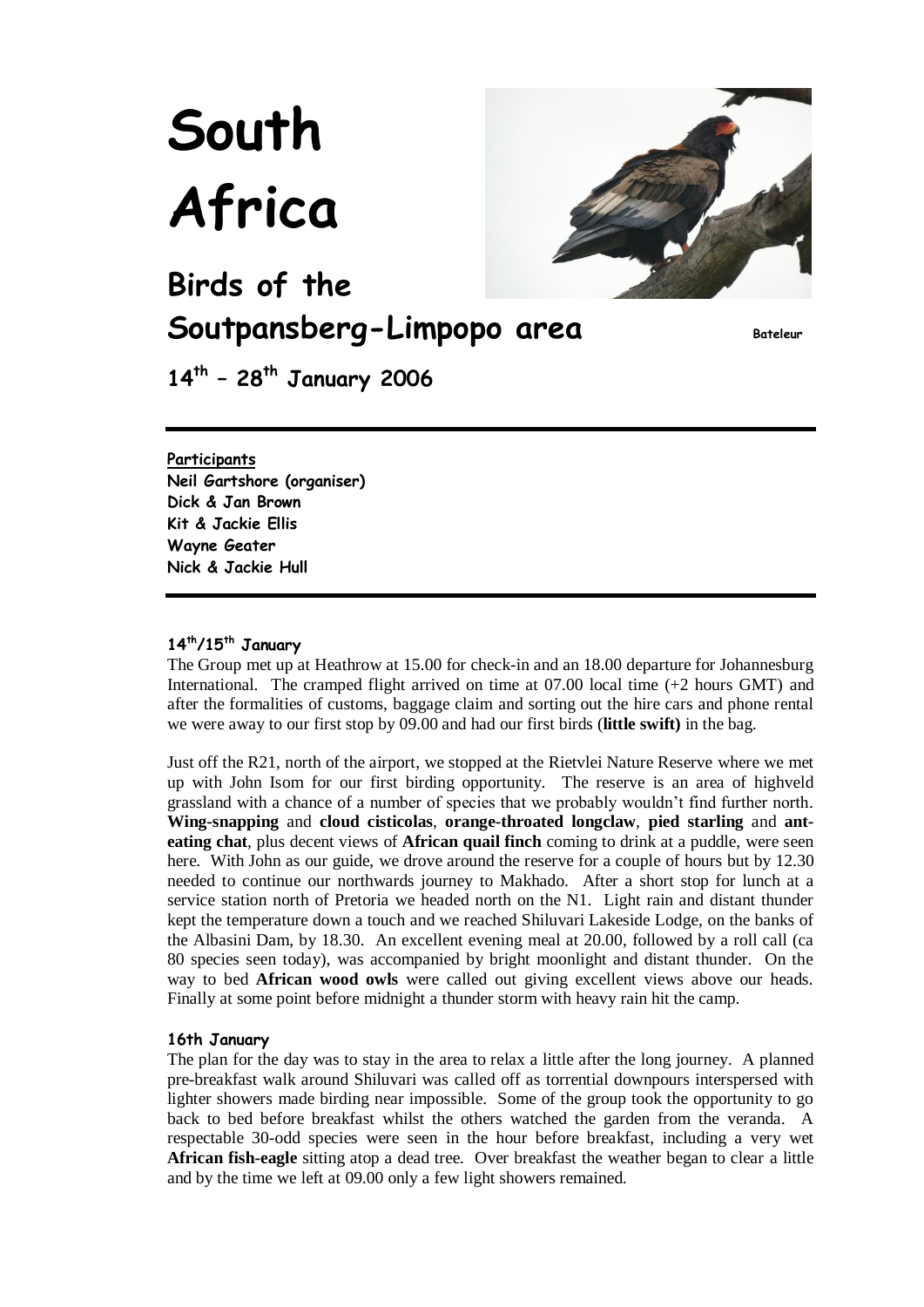Our first stop was a few miles down the road along a dirt road passing under the Albasini Dam wall. With the wet road and 2-wheel drive vehicles the driving was interesting - we got down the slope okay but weren't too sure about getting up the other side! As we birded near the dam wall the rain cleared and the sun broke through and a variety of birds began to show. Fortunately, the road wasn't too bad on the other side so we continued to the Muirhead Dams to the east of Makhado, on the R524. This little gem of a site consists of three dams on a private farm growing fruit and macadamia nuts and has been developed with the Soutpansberg-Limpopo Birding Route (SLBR) and includes a hide and trails around the dams. We headed off around the main trail and in places needed to trail blaze through the overgrown vegetation. The main attraction here is that it is one of a growing number of sites in the area where a South African rarity, the **blue-spotted wood-dove** is being found. Playing tapes to identify the calls of a number of doves in the scrub a single blue-spot flew out towards the farm buildings, giving good views as it fed on the ground. A good tick to get! Other highlights by the dams were **black crake**, **pygmy kingfisher** and **thick-billed weaver**.

Leaving the dams around 15.00, we headed back to Shiluvhari via a quick shop and fuel stop in Makhado. Before dinner Michael, our host, took us out on the Albasini Dam to look for African finfoot and water birds. Although we didn't see the finfoot we did pick up a number of new species including **Cape grassbird**, **water dikkop**, **osprey** and **crocodile**. As we made our way back the distant skies were darkening, lightening was flashing on the horizon and the smell of rain was in the air….heading our way. It was touch and go if we were going to make it back to dry land in time. The front came in very quickly and for the last 10 minutes of the boat trip we were hit by cold torrential rain and wind and had to position ourselves to keep the front of the boat down and cling on as it made slow headway back to the mooring. We eventually made it back to dry land absolutely drenched. With time to dry off before dinner we later crawled into bed again with the sound of the rain beating down of the tin roof. Over 50 new trip birds were seen today.

# **17th January**

The plan today was to leave at daybreak for the Kruger Park (Punda Maria Gate). That was fine until we got along the track to find the gate locked. Hooting the horn woke up a farm worker in a plot next to the gate but he didn't have a key. Phone calls and some to-ing and fro-ing finally saw the gate opened and we were on our way albeit behind schedule. The 100km journey to the Punda Maria gate soon passed and after signing in we headed to the Punda Maria Rest Camp for a late morning coffee by which time it had stopped raining and the temperature was rising. We were staying here on the  $18<sup>th</sup>$  so we booked a game drive and evening meal for then before continuing south to Shingwedzi Rest Camp, arriving by 15.00. With so much to see progress was slow with frequent stops along the way. The park is excellent for raptors and **white-backed vulture**, **bateleur**, **tawny eagle**, **Wahlberg's eagle** and **brown snake-eagle** were picked up. We finally arrived at Shingwedzi and spent the remainder of the afternoon 'at leisure', resting up, washing and birding around the camp, before dinner at 18.00. Birding the camps (and official rest stops) is the only way walk in the Park (unless on an escorted walk). At 20.00 we left on a two hour night game drive. Although we didn't actually drive far **spotted hyena**, **lion** and **leopard** provided an exciting mammal interest, with **giant eagle-owl**, **bronze-winged courser** and **square-tailed nightjar** the bird interest. A further 45 new trip ticks added today and a good number of mammals.

# **18th January**

The camp gate opened before daybreak at 04.30 and we were on our way south heading to Mopani Camp for breakfast. Following the Shingwedzi River for the first part of the drive, and passing the Kannidood Dam, we were hoping for water birds but numbers were disappointingly few, although we saw our first **hippo**, as the river was in full flood with no exposed mud. After breakfast at Mopani we prepared to head north and realised that one vehicle had a flat tyre. Once sorted it was a slow drive back to Punda Maria ready for a 3 hour night drive at 18.00. With an hour's daylight a group of **grey-headed parrot** and **yellow-billed oxpecker** were two less common species to add to our tally. No good mammals tonight but **African barred owlet** and another **giant eagle-owl** were of interest.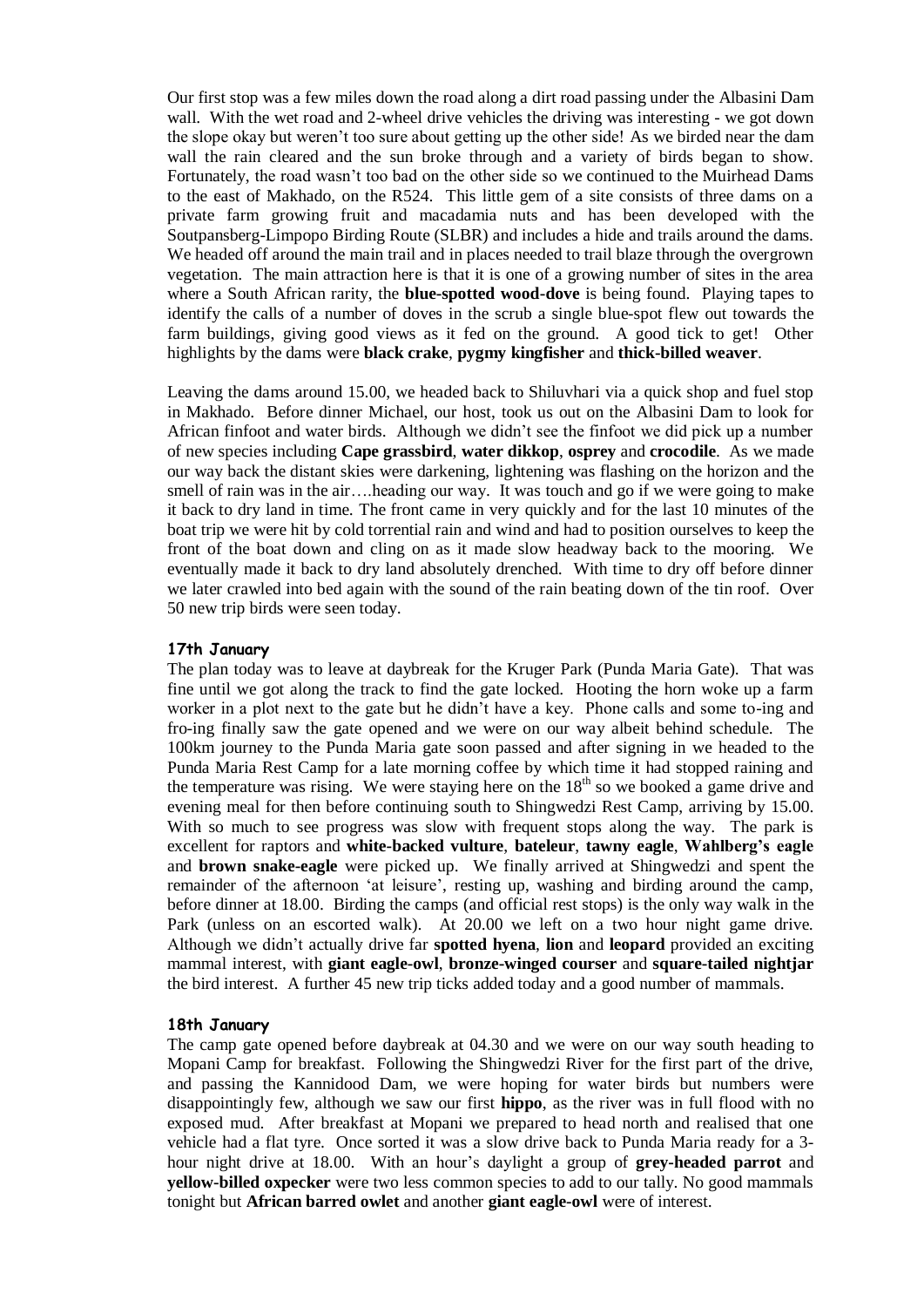#### **19th January**

Another 04.30 start leaving the camp at to take a pre-breakfast drive around the Mahonie Loop. A close encounter with an **elephant** caused some excitement. We pulled up to look at a small group in the adjacent bush when one gave out a little trumpet followed and began pushing over a couple of small trees. Next was an almighty 'MOVE' as Jackie in the car behind was getting impatient for us to get out of the way…don't know what was more scary the thought of the elephant coming crashing towards us or the yell from behind (certainly jumped higher with the latter!!). Saw another selection of new birds on the loop including **black-headed oriole**, **lesser honeyguide** and **golden-breasted bunting**.

After breakfast and a short walk around the camp we headed up to the Levhubu River and the Pafuri picnic site before driving along the river to Crooks Corner where the Levhubu joins the Limpopo. En route to Crooks Corner we disturbed a family of **hippo** out on the opposite bank – the female and calf splashed straight into the water, the male continued browsing providing a good opportunity for photos.

We left the Kruger Park at 14.00 through the Pafuri Gate and headed east to Mopane Bush Lodge, our next stop for two nights, calling in to Musina briefly for a supermarket and fuel. Checking out raptors on the telegraph poles and pylons between Musina and Mopane added **black-breasted snake-eagle** to our list and by 18.00 we were checking into our (luxurious) huts. An open air dinner in the boma was cut short by a downpour – the first heavy rain they had had in the area (although it had been wet further east there had been no rain here). A spectacular lightening show then followed. The day had been one of the hottest yet with the car temp gauge reaching  $37^{\circ}$ C.

#### **20th January**

First part of the day was a trip to Mapungubwe National Park (east) – to the treetop trail and confluence. Another entrance gate problem - the guy couldn't get it to open….elephants had pushed it off its rails we were told – oh yes! After a short wait a truck load of workers arrived and lifted it back on to its runner. As the guy didn't have a cash box we were told to pay later. Immediately in the reserve, birds began to show including **common scimitarbill**, **violet-eared waxbill** and **dusky lark** new for the trip. The reserve is a relatively new national park and our time was short as we needed to get back to Mopane by 10.00. We headed to the tree top trail where a raised walkway leads to a tree top hide overlooking the Limpopo. Highlights here were a vocal **grey-headed bush-shrike** and the back end of a **lion** disappearing into the bush. A little further on, we came to the confluence viewpoint. This is one of the most stunning views that I have seen in the country. Looking out to the north the South African border follows the Limpopo River. Below the viewpoint the Shashe River joins the Limpopo with Botswana to the west and Zimbabwe to the east. After this it was a dash back to Mopane for breakfast (with a little time to watch our first **Verreaux's eagle** and **mocking cliffchat**)….leaving the park a little too quickly with the gate guard running after the second car for our entrance fees.

After breakfast we took one of the vehicles and followed Paul Hatty (Mopane owner) to the Den Staat Dams. This is a private farm between two sections of Mapungubwe with a number of dams feeding the surrounding farmland (in future the area may be incorporated into the Park). This has become a mecca for water birds in the area but access can be difficult (depending on how the owner is feeling). Fortunately Paul had arranged the visit for us and after going to the house to pay our entrance fees we spent the next couple of hours driving around the pans. More good birds including two **southern crowned crane**, a small flock of **orange-breasted waxbill**, **Kittlitz's plover** and **fulvous duck**. Leaving the dams we continued on into the western section of Mapungubwe. The highlight here was undoubtedly a loose flock of **Caspian plover** in an old field, probably around 30 in all. On the way out, as the light was fading, we also managed to add **dark chanting goshawk** and **lesser spotted eagle** to the trip list. Back to Mopane as it was getting dark by 18.30. A more pleasant cooler (overcast) day.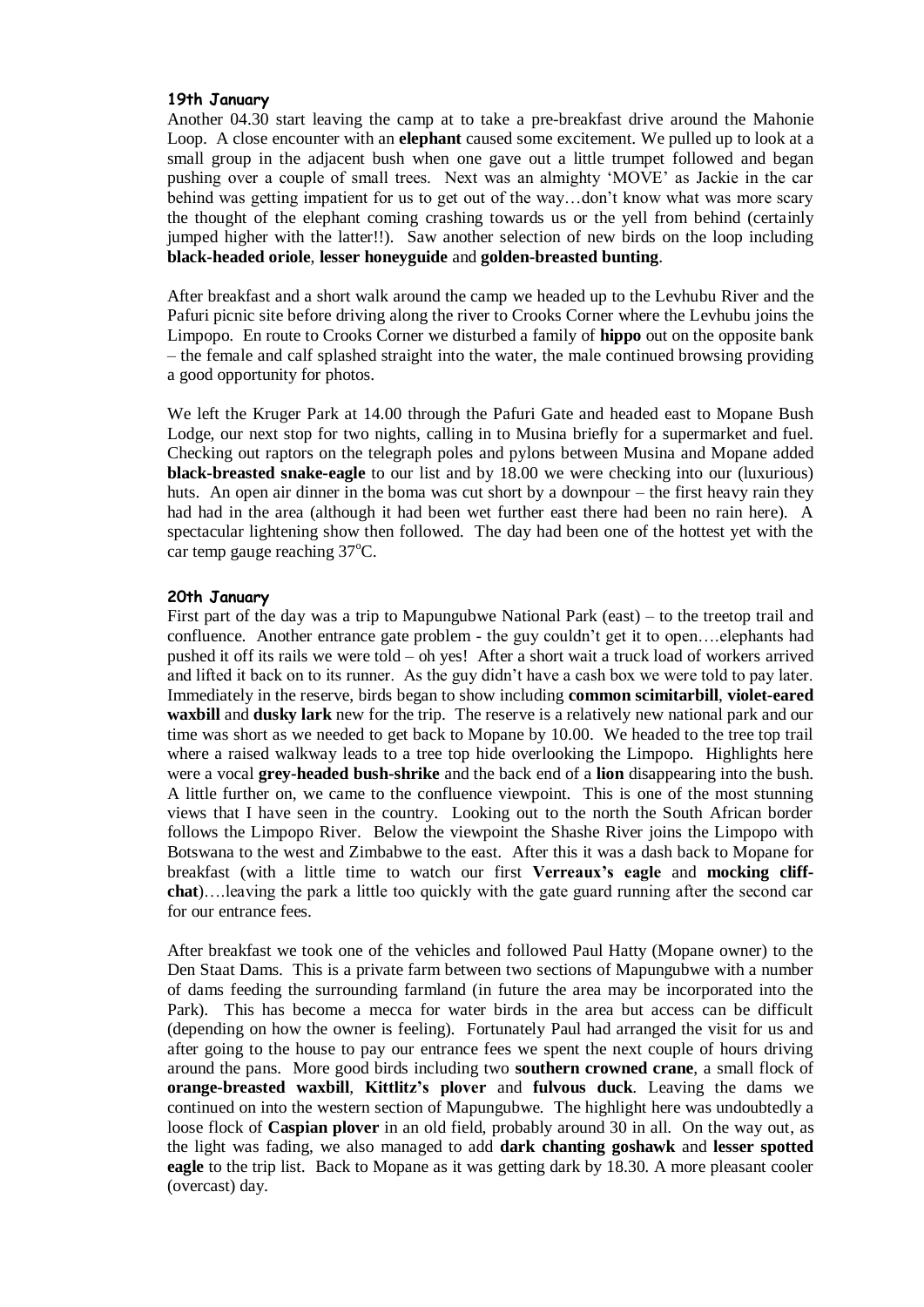#### **21st January**

With a relatively short distance to travel to our next stop today we left Mopane and made a detour to the north to check out a Pel's fishing owl site on a farm at Ratho. Our first stop off the main road on to the rough road to the farm produced five new trip ticks…we had moved a little further west and were picking up some of South Africa's western species including **chestnut-backed sparrowlark**, **great sparrow**, **scaly-feathered finch** and **Kalahari scrubrobin**. The area was extremely dry, as with Mopane there had been none of the rain that we had encountered further east. Ratho is a fruit growing area and a croc farm. Close views of these creatures in their pens sent shivers up the spine. Unfortunately the owner wasn't in so we had a look around the area where I have seen Pel's in the past but with no luck. A lunch stop in the tented campsite and around the buildings produced **white-browed robin-chat** and **tropical boubou**. We managed to find the farm manager who gave us permission to drive out over the farm to the dam and the vulture restaurant. The former was very dry with little water and not too many birds and the latter had loads of **marabou stork** but no vultures.

By late morning it was back to the main road and south to Makule Makete, our base for the next two nights. On arrival we met Sarah (SLBR organiser and ground agent for this trip) and after sorting out the accommodation, lunch and resting up we took a ride around part of the reserve before dark. The camp has three huts and is built around a large baobab, set at the foot of a large koppie (hill). With not enough huts Neil & Wayne slept on a veranda under the stars. The night sounds kept waking us up, both having visions of leopards climbing up the stairs. In the end we made do with very vocal jackals and a gentle breeze to keep us cool.

# **22nd January**

We spent the day at Makule Makete starting off with a three hour walk around the koppie following a baobab trail. These amazing trees are spread out through the bush with the trail following one tree to another. This was the first long walk we had had on the trip, enabling us to see a variety of small birds including **red-headed weaver**, **familiar chat**, **acacia pied barbet** and **African wren-warbler** and a **crimson-breasted shrike** was seen by some of the group. Back at camp it was hotting up again and at 11.00 the group went off with Jane (the owner) to go **cheetah** tracking. As part of an endangered wildlife scheme a radio collared female has been released on the site and guests have the opportunity to go find her. She was soon found with out too much trouble and time was spent in her company. After lunch and a rest we went off again in the afternoon by car picking up new birds along the way adding **African black duck**, **yellow-bellied greenbul**, **white-throated robin-chat**, **grey-backed sparrowlark** and **orange-breasted bush-shrike** to our trip list before arriving back at camp just after dark and ready for dinner.

# **23rd January**

We left Makule Makete at around 09.00 and headed south again, then east to our accommodation at Harnham House above Makhado (situated in a valley on the top of the Soutpansberg). As it was only a couple of hours drive we took our time birding along the way with telegraph poles providing good resting spots for a variety of raptors. **Black kite**, **lanner**, **steppe eagle** and **ovambo sparrowhawk** were all seen at close quarters, along with **redheaded finch**, **shaft-tailed whydah** and **monotonous lark**, the latter giving a good vocal display. Turning east at Vivo the road follows the southern slopes of the Soutpansberg to Makhado. Two stops produced new birds - the first by the Sand River bridge where a small **Cape vulture** breeding colony is on the mountain. A few birds were flying around but views were distant. The second stop a little further on overlooked the Spies Dam (full to the brim), one of the largest water bodies in the area. The heat haze made viewing difficult but **great crested grebe**, **black-winged stilt** and **alpine swift** were added to the trip list. After a brief stop at the local shops we checked in to Harnham House. That evening we were invited to Sarah's for a meal where both **black sunbird** and **southern double-collared sunbird** were seen in her garden. Returning to Harnham House after dark we picked up a **spotted eagle-owl** in the lights along the Bluegumsport road.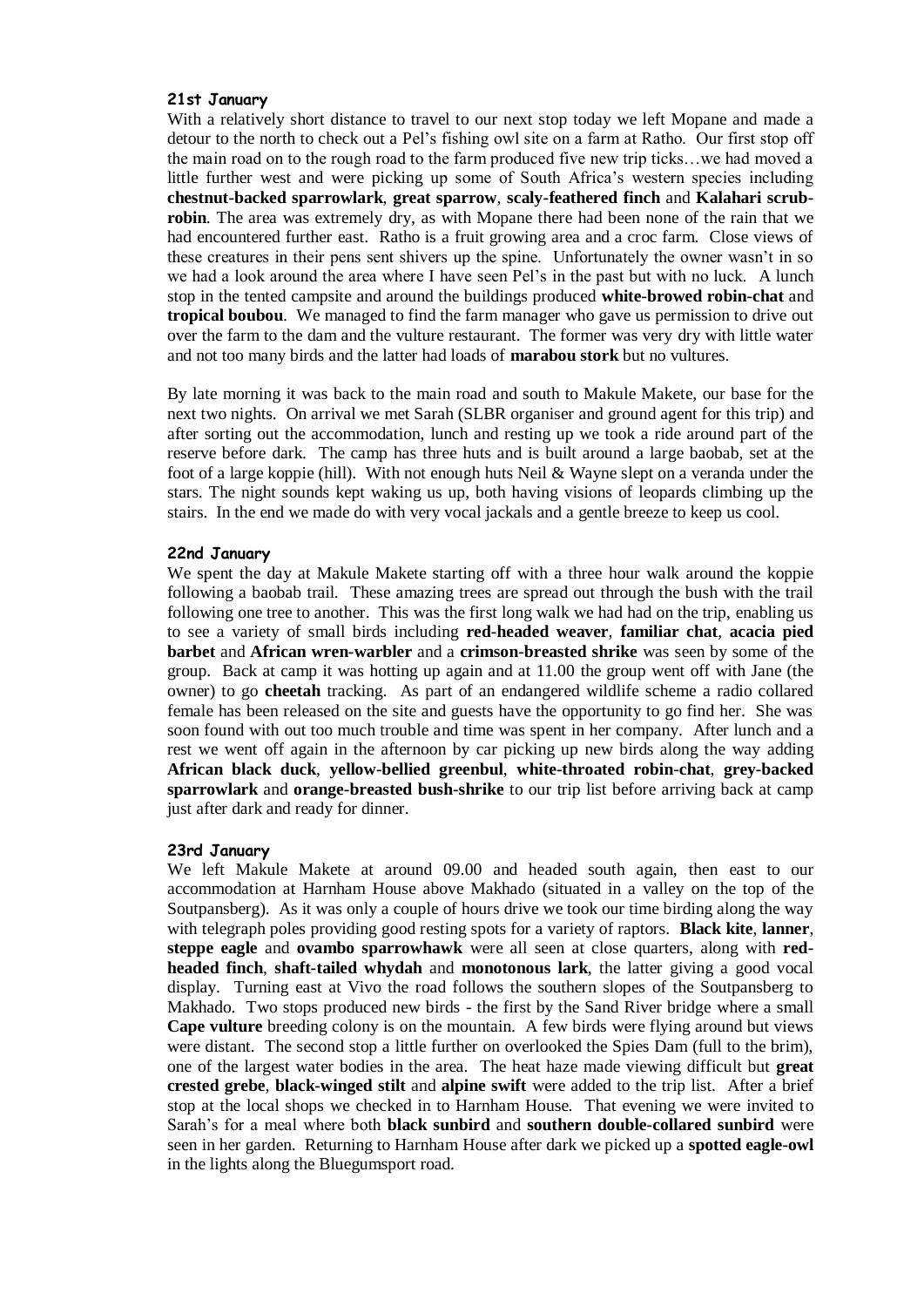#### **24th January**

We were to spend the next couple of days in the immediate area, spending time around the mountain. First off was an early (04.00) pre-daybreak start to Roodewal Forest. This is a well known spot thought by many to be one of the best in the area…..I'm not sure the others thought that by the time we left. Located on a private road we were given the security code to enable us to get in early. The weather was cool and wet so we only made it part of the way off the main track to the parking area and had to leave the cars and walk in. Then it was off into the forest through the thickets and long vegetation, getting wet on the way. African broadbill was our main target but their distinctive frog like song was silent. As day broke we found the local **crowned eagle** nest, no adults but a well grown youngster. The wet soil was very heavy underfoot with thick layers of red earth sticking to our shoes. We decided to walk around the Broadbill loop to try and find the bird. A few other birds were in the canopy as we ventured further in to the scrub with Neil in the front. At one point we could hear bees. As we stopped to find a way through a small tangle of branches the bees got louder when Neil saw one of the trees moving (a mass of bees!). The first comment was 'don't panic – there are a swarm of bees ahead', the second, after the first sting it was 'panic – run'. This was the quickest we had moved on foot all trip and after what seemed like ages the buzzing of the bees was finally left behind. Panting and counting the bee stings we left the trail and went back out to a forest track. The experience could have been a lot worse if the swam had followed us. Relieved to be away from the bees we continued to walk around the conifer block but we could hear more bees everywhere. We decided to call it a day (seeing **grey cuckooshrike** as we were leaving) and went for breakfast at Khaya Guest House back along the road near the security gate.

After a leisurely breakfast we set off for another state forest at Entabeni, the experience here was to make up for this morning. After paying our entrance fee at the gate it was out along the main forestry track up into the mountain with stops along the way. At the lower levels **red-backed mannikin**, **red-faced cisticola**, **dusky flycatcher** and **mountain wagtail** were picked up. In a clearing half way up a **jackal buzzard** performed well and we finally reached our last stop for a walk in to a piece of indigenous forest. The track we went in on is a local site for orange thrush, not seen today but a little further on in a small clearing we hit a purple patch. With necks bent, looking up into the canopy, we had excellent views of **yellowstreaked bulbul**, **black-fronted bush-shrike**, **yellow woodland-warbler**, **blue-mantled crested flycatcher**, another **grey cuckooshrike** and **scaly-throated honeyguide**. This certainly made up for Roodewal. Back down the mountain we called in at Muirhead Dams, with **common moorhen** added to the trip list, before returning to Harnham.

#### **25th January**

After breakfast we were joined by Sarah for our final day in the area. First stop, Hanglip Forest. Leaving Harnham we continued along the Bluegumsport road turning off on a track leading down to the forest parking area. We didn't get very far as the birds started coming thick and fast, albeit from the dense scrub either side of the track. Continuing on with our good run of bush-shrikes, **olive bush-shrike** and **gorgeous bush-shrike** were added to the trip list, as well as **terrestrial brownbul**, **sombre greenbul**, **lazy cisticola**, **peregrine falcon**, **speckled pigeon** and **white-necked raven**, all seen within a space of a few hundred metres. Dropping down into the forest we stopped at the main parking area and went tracking through the thick bush in search of other forest birds. **Chorister robin-chat** and **samango** (monkey) were of note. After this it was out of Hanglip and a short drive north along the N1 to the Inn Tea Garden for lunch.

After lunch it was back to Harnham for a break before our last trip out - to Buzzard Mountain Retreat, further along the Bluegumsport road. Sarah had arranged keys to get us through locked gates and took us up to an area of Afromontane grassland with proteas and **Gurney's sugarbird**, also picked up **Cape rock-thrush**. We stayed here watching the sun go down with spectacular views over the flat land stretching to the south. As the sun dropped the mountain went through an array of colours – a wonderful spot to end our stay in the Soutpansberg.